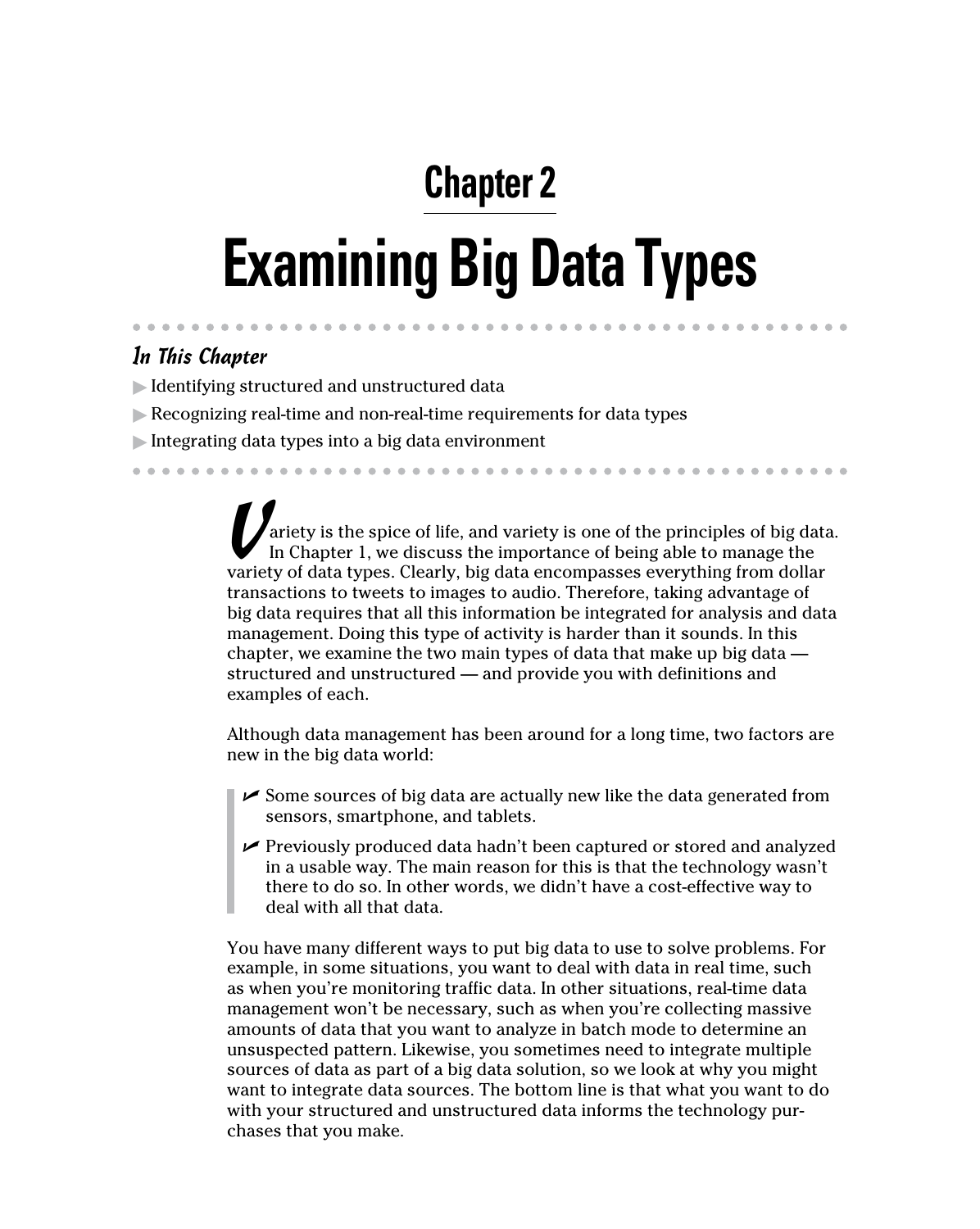## Defining Structured Data

The term *structured data* generally refers to data that has a defined length and format. Examples of structured data include numbers, dates, and groups of words and numbers called *strings* (for example, a customer's name, address, and so on). Most experts agree that this kind of data accounts for about 20 percent of the data that is out there. Structured data is the data that you're probably used to dealing with. It's usually stored in a database. You can query it using a language like structured query language (SQL), which we discuss later in the "Defining Unstructured Data" section.

Your company may already be collecting structured data from "traditional" sources. These might include your customer relationship management (CRM) data, operational enterprise resource planning (ERP) data, and financial data. Often these data elements are integrated in a data warehouse for analysis.

### Exploring sources of big structured data

Although this might seem like business as usual, in reality, structured data is taking on a new role in the world of big data. The evolution of technology provides newer sources of structured data being produced — often in real time and in large volumes. The sources of data are divided into two categories:

- ✓ **Computer- or machine-generated:** Machine-generated data generally refers to data that is created by a machine without human intervention.
- ✓ **Human-generated:** This is data that humans, in interaction with computers, supply.

Some experts argue that a third category exists that is a hybrid between machine and human. Here though, we're concerned with the first two categories.

Machine-generated structured data can include the following:

✓ **Sensor data:** Examples include radio frequency ID (RFID) tags, smart meters, medical devices, and Global Positioning System (GPS) data. For example, RFID is rapidly becoming a popular technology. It uses tiny computer chips to track items at a distance. An example of this is tracking containers of produce from one location to another. When information is transmitted from the receiver, it can go into a server and then be analyzed. Companies are interested in this for supply chain management and inventory control. Another example of sensor data is smartphones that contain sensors like GPS that can be used to understand customer behavior in new ways.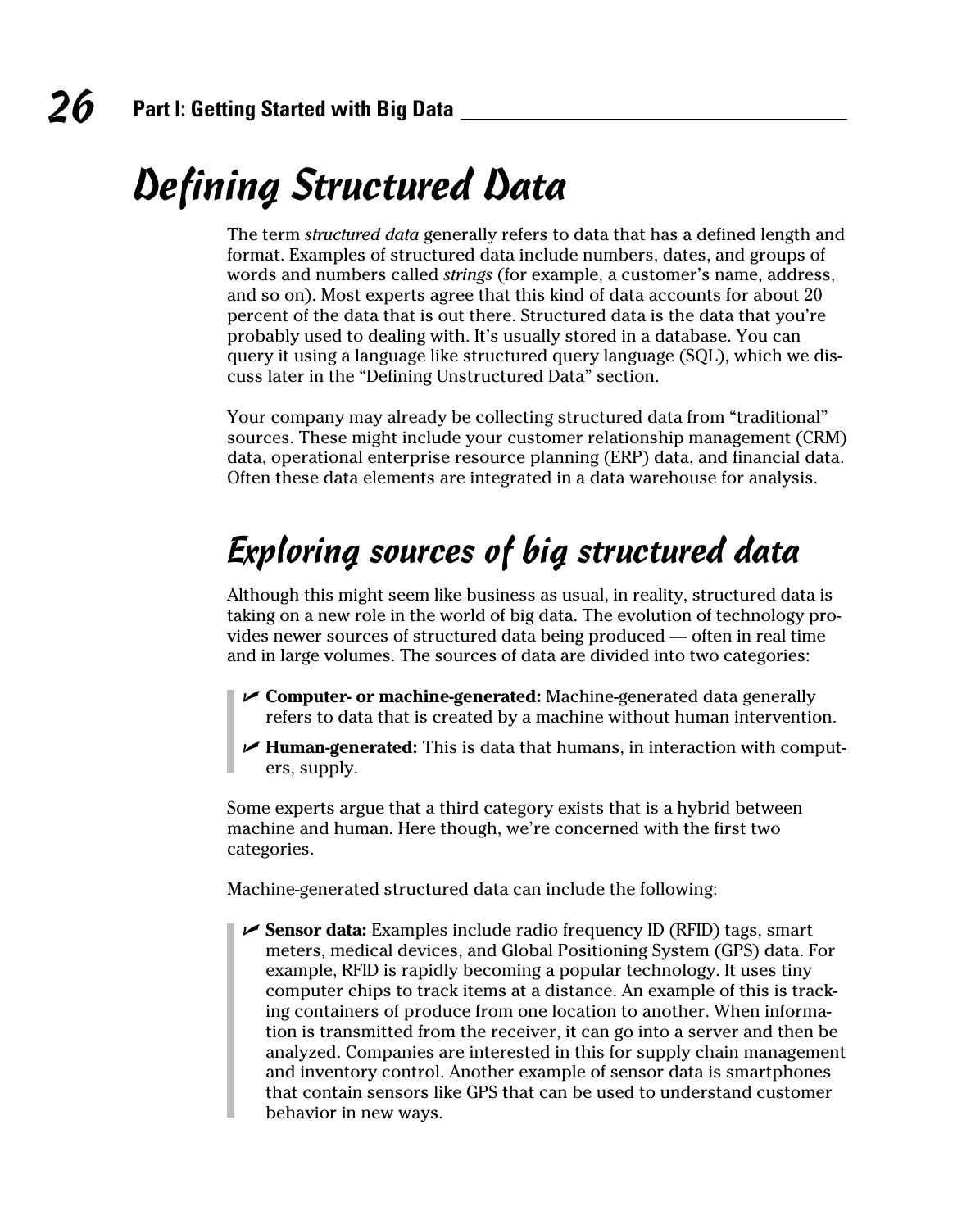- ✓ **Web log data:** When servers, applications, networks, and so on operate, they capture all kinds of data about their activity. This can amount to huge volumes of data that can be useful, for example, to deal with service-level agreements or to predict security breaches.
- ✓ **Point-of-sale data:** When the cashier swipes the bar code of any product that you are purchasing, all that data associated with the product is generated. Just think of all the products across all the people who purchase them, and you can understand how big this data set can be.
- ✓ **Financial data:** Lots of financial systems are now programmatic; they are operated based on predefined rules that automate processes. Stocktrading data is a good example of this. It contains structured data such as the company symbol and dollar value. Some of this data is machine generated, and some is human generated.

Examples of structured human-generated data might include the following:

- ✓ **Input data:** This is any piece of data that a human might input into a computer, such as name, age, income, non-free-form survey responses, and so on. This data can be useful to understand basic customer behavior.
- ✓ **Click-stream data:** Data is generated every time you click a link on a website. This data can be analyzed to determine customer behavior and buying patterns.
- ✓ **Gaming-related data:** Every move you make in a game can be recorded. This can be useful in understanding how end users move through a gaming portfolio.

You get the idea. Some of this data may not be that big on its own, such as profile data. However, when taken together with millions of other users submitting the same information, the size is astronomical. Additionally, much of this data has a real-time component to it that can be useful for understanding patterns that have the potential of predicting outcomes. The bottom line is that this kind of information can be powerful and can be utilized for many purposes.

### Understanding the role of relational databases in big data

*Data persistence* refers to how a database retains versions of itself when modified. The great granddaddy of persistent data stores is the *relational database management system (RDBMS).* In its infancy, the computing industry used what are now considered primitive techniques for data persistence.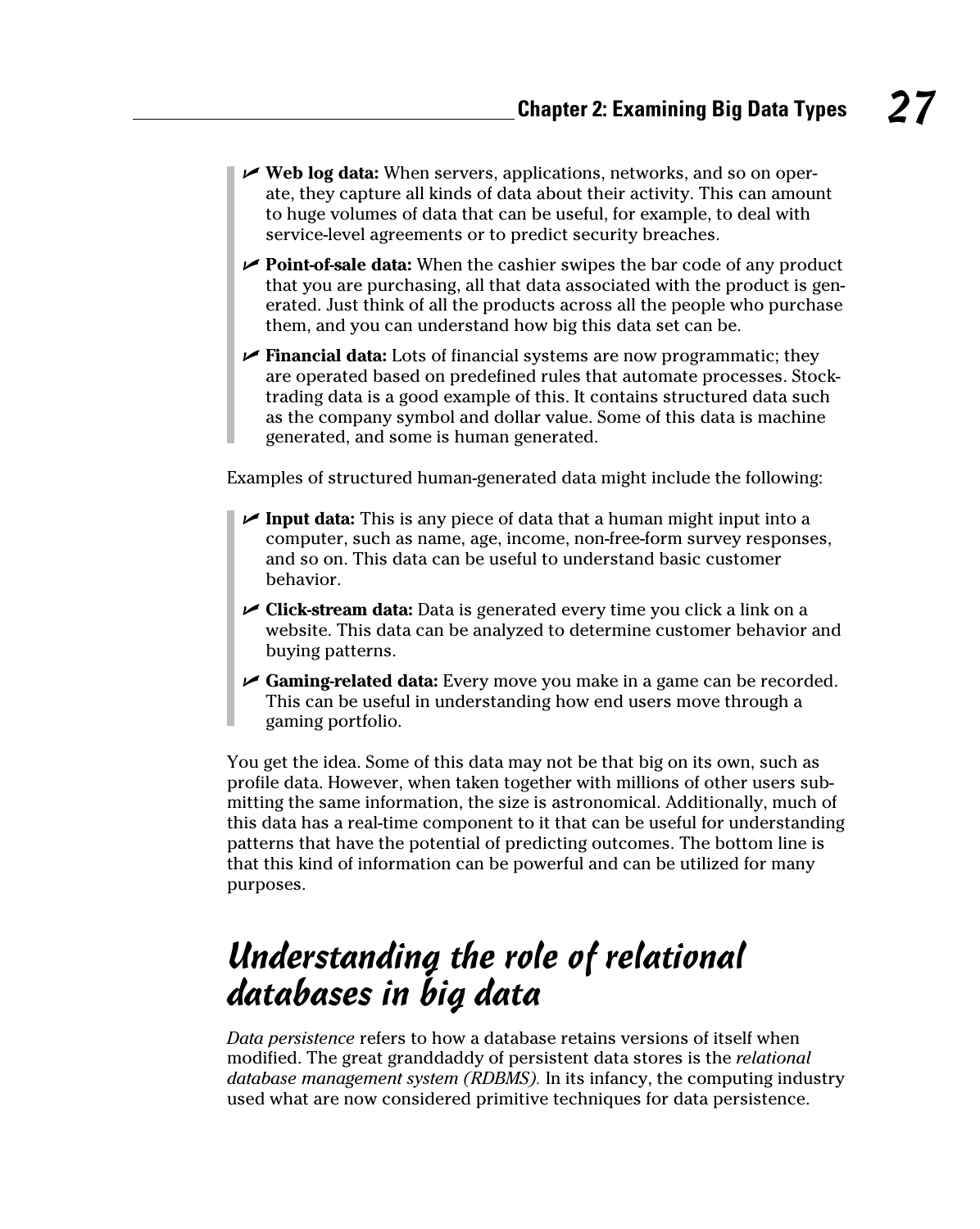You may recall "flat files" or "network" data stores that were prevalent before 1980 or so. Although these mechanisms were useful, they were very difficult to master and always required system programmers to write custom programs to manipulate the data.

The relational model was invented by Edgar Codd, an IBM scientist, in the 1970s and was used by IBM, Oracle, Microsoft, and others. It is still in wide usage today and plays an important role in the evolution of big data. Understanding the relational database is important because other types of databases are used with big data. We contrast various kinds of databases used for big data throughout this book.

In a relational model, the data is stored in a table. This database would contain a *schema* — that is, a structural representation of what is in the database. For example, in a relational database, the schema defines the tables, the fields in the tables, and the relationships between the two. The data is stored in columns, one each for each specific attribute. The data is also stored in the rows. For instance, the two tables shown in Figure 2-1 represent the schema for a simple database. The first table stores product information; the second stores demographic information. Each has various attributes (customer ID, order number, purchase code for a product, and so on). Each table can be updated with new data, and data can be deleted, read, and updated. This is often accomplished in a relational model using a structured query language (SQL).



Another aspect of the relational model using SQL is that tables can be queried using a common key (that is, the relationship). In Figure 2-1, the common key in the tables is CustomerID.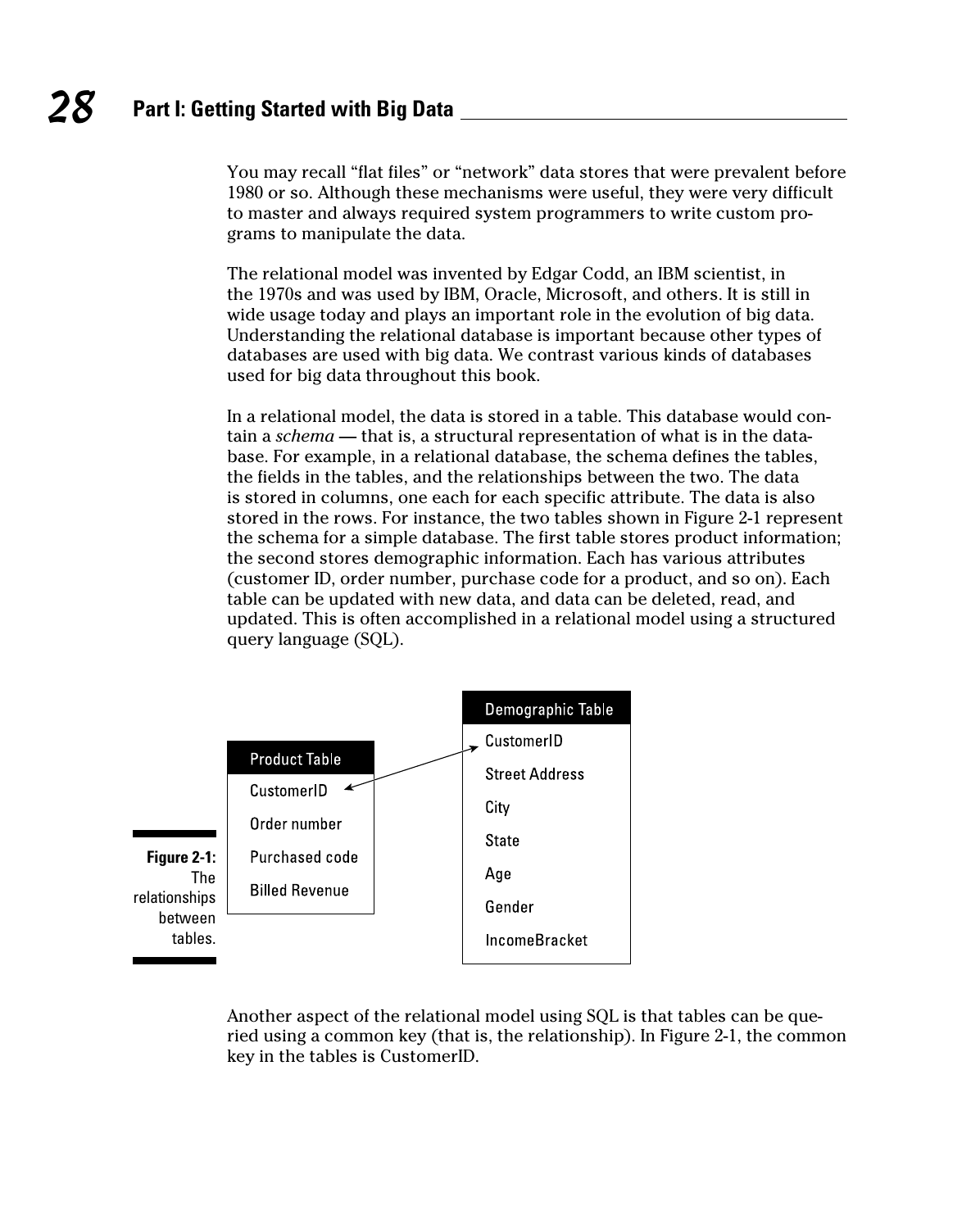You can submit a query, for example, to determine the gender of customers who purchased a specific product. It might look something like this:

```
Select CustomerID, State, Gender, Product from 
"demographic table", "product table" where 
Product= XXYY
```
Although relational databases have ruled the roost for the last several decades, they can be difficult to use when you're dealing with huge streams of disparate data types. Relational database vendors are not standing still, however, and are starting to introduce relational databases designed for big data. In addition, new database models have evolved to help people manage big data. We talk a little bit about technologies like NoSQL, streaming databases, and ot[hers in Chapter 1. These d](http://www.postgressql.org)ata management systems are a subject unto themselves, so we devote all of Part III to them.



PostgresSQL (www.postgressql.org), a technology we talk about in Chapter 7, is the most widely used open source relational database available. Its extensibility and the fact that it is available on many varieties of mainframes make it a foundation technology for some relational big data databases.

## Defining Unstructured Data

*Unstructured data* is data that does not follow a specified format. If 20 percent of the data available to enterprises is structured data, the other 80 percent is unstructured. Unstructured data is really most of the data that you will encounter. Until recently, however, the technology didn't really support doing much with it except storing it or analyzing it manually.

### Exploring sources of unstructured data

Unstructured data is everywhere. In fact, most individuals and organizations conduct their lives around unstructured data. Just as with structured data, unstructured data is either machine generated or human generated.

Here are some examples of machine-generated unstructured data:

- ✓ **Satellite images:** This includes weather data or the data that the government captures in its satellite surveillance imagery. Just think about Google Earth, and you get the picture (pun intended).
- ✓ **Scientific data:** This includes seismic imagery, atmospheric data, and high energy physics.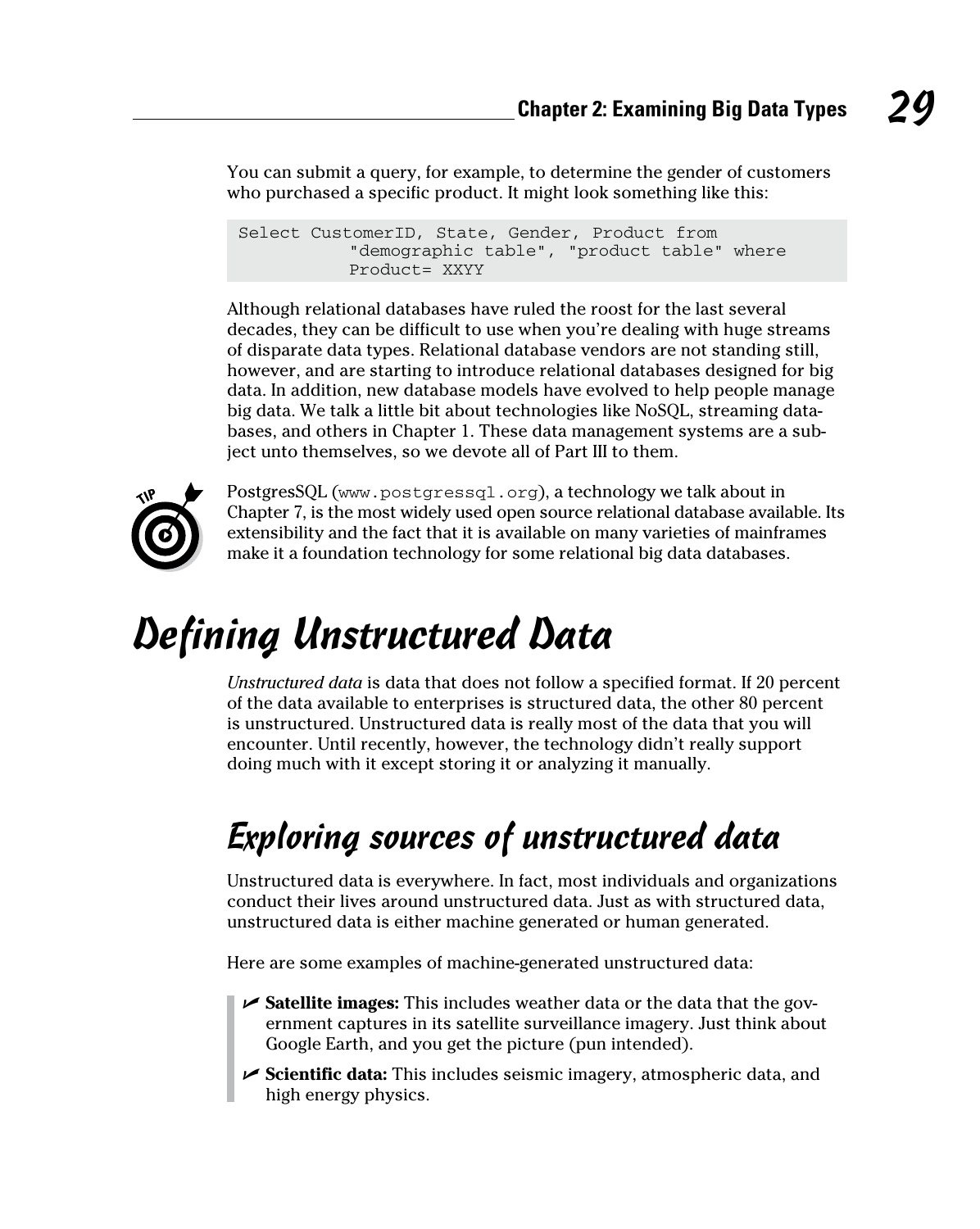- ✓ **Photographs and video:** This includes security, surveillance, and traffic video.
- ✓ **Radar or sonar data:** This includes vehicular, meteorological, and oceanographic seismic profiles.

The following list shows a few examples of human-generated unstructured data:

- ✓ **Text internal to your company:** Think of all the text within documents, logs, survey results, and e-mails. Enterprise information actually represents a large percent of the text information in the world today.
- ✓ **Social media data:** This data is generated from the social media platforms such as YouTube, Facebook, Twitter, LinkedIn, and Flickr.
- ✓ **Mobile data:** This includes data such as text messages and location information.
- ✓ **Website content:** This comes from any site delivering unstructured content, like YouTube, Flickr, or Instagram.

And the list goes on.



Some people believe that the term *unstructured data* is misleading because each document may contain its own specific structure or formatting based on the software that created it. However, what is internal to the document is truly unstructured.

By far, unstructured data is the largest piece of the data equation, and the use cases for unstructured data are rapidly expanding. On the text side alone, text analytics (a technology that we discuss in Chapter 13) can be used to analyze unstructured text and to extract relevant data and transform that data into structured information that can be used in various ways. For example, a popular big data use case is social media analytics for use with high-volume customer conversations. In addition, unstructured data from call center notes, e-mails, written comments in a survey, and other documents is analyzed to understand customer behavior. This can be combined with social media from tens of millions of sources to understand the customer experience.

#### **Looking at semi-structured data**

*Semi-structured data* is a kind of data that falls between structured and unstructured data. Semi-structured data does not necessarily conform to a fixed schema (that is, structure) but may be self-describing and may have simple label/value pairs. For

example, label/value pairs might include: <family>=Jones, <mother>=Jane, and <daughter>=Sarah. Examples of semistructured data include EDI, SWIFT, and XML. You can think of them as sort of payloads for processing complex events.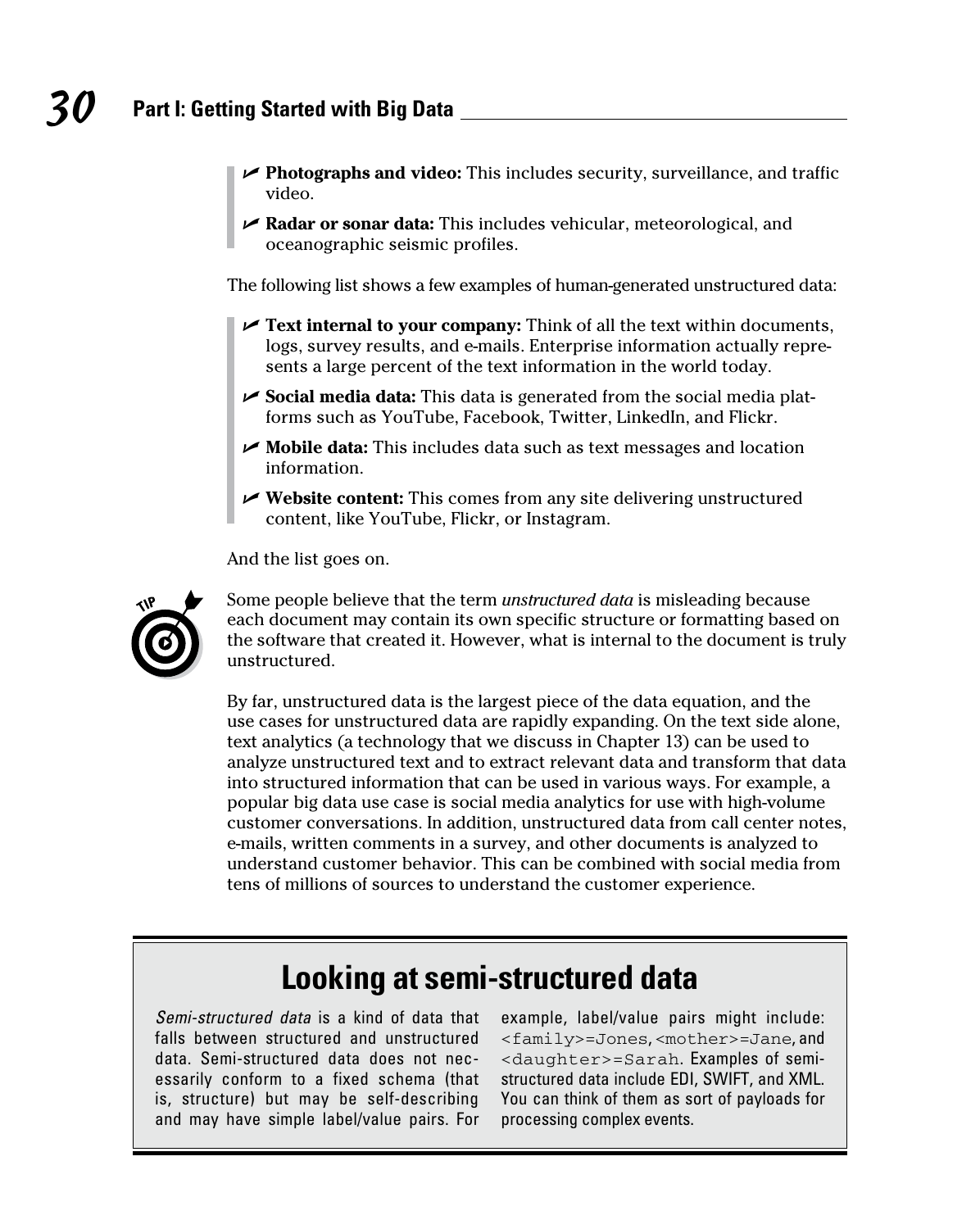### Understanding the role of a CMS in big data management

Organizations store some unstructured data in databases. However, they also utilize enterprise content management systems (CMSs) that can manage the complete life cycle of content. This can include web content, document content, and other forms media.

According to the Association for Information and Image Management (AIIM; [www.aiim.org](http://www.aiim.org);), a nonprofit organization that provides education, research, and best practices, Enterprise Content Management (ECM) comprises the "strategies, methods, and tools used to capture, manage, store, preserve, and deliver content and documents related to organizational processes." The technologies included in ECM include document management, records management, imaging, workflow management, web content management, and collaboration.

A whole industry has grown up around managing content, and many content management vendors are scaling out their solutions to handle large volumes of unstructured data. However, new technologies are also evolving to help support unstructured data and the analysis of unstructured data. Some of these support both structured and unstructured data. Some support realtime streams. These include technologies like Hadoop, MapReduce, and streaming. These technologies each require chapters of their own, and we devote Chapters 8, 9, and 10 to them, respectively.

Systems that are designed to store content in the form of content management systems are no longer stand-alone solutions. Rather, they are likely to be part of an overall data management solution. For example, your organization may monitor Twitter feeds that can then programmatically trigger a CMS search. Now, the person who triggered the tweet (maybe looking for a solution to a problem) gets an answer back that offers a location where the individual can find the product that he or she might be looking for. The greatest benefit is when this type of interaction can happen in real time. It also illustrates the value of leveraging real-time unstructured, structured (customer data about the person who tweeted), and semi-structured (the actual content in the CMS) data.



The reality is that you will probably use a hybrid approach to solve your big data problems. For example, it doesn't make sense to move all your news content, for example, into Hadoop on your premises because it is supposed to help manage unstructured data.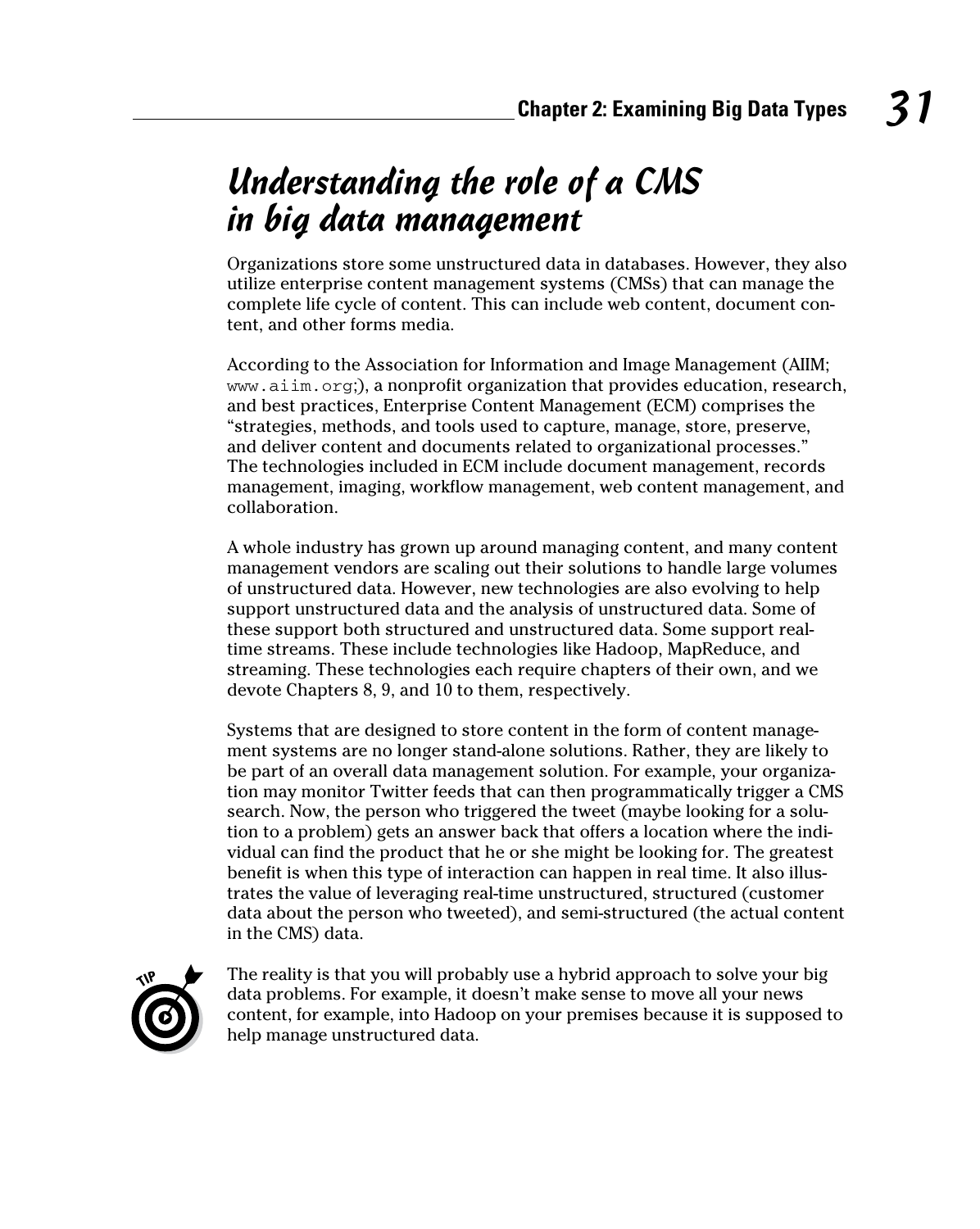### Looking at Real-Time and Non-Real-Time Requirements

As we discuss in previous sections of this chapter, big data is often about doing things that weren't widely possible because the technology was not advanced enough or the cost of doing so was prohibitive. The big change that we are encountering with big data is the capability to leverage massive amounts of data without all the complex programming that was required in the past. Many organizations are at a tipping-point in terms of managing large volumes of complex data. Big data approaches will help keep things in balance so we don't go over the edge as the volume, variety, and velocity of data changes. Companies have had a difficult time managing increasing amounts of data that needs to be managed at high speeds. Organizations had to settle for analyzing small subsets of data which often lacked critical information to get a full picture that the data could reveal. As big data technologies evolve and get deployed, we will be able to more easily analyze the data and use it to make decisions or take actions.

The real-time aspects of big data can be revolutionary when companies need to solve significant problems. What is the impact when an organization can handle data that is streaming in real time? In general, this real-time approach is most relevant when the answer to a problem is time sensitive and business critical. This may be related to a threat to something important like detecting the performance of hospital equipment or anticipating a potential intrusion risk. The following list shows examples of when a company wants to leverage this real-time data to gain a quick advantage:

- $\blacktriangleright$  Monitoring for an exception with a new piece of information, like fraud/ intelligence
- $\triangleright$  Monitoring news feeds and social media to determine events that may impact financial markets, such as a customer reaction to a new product announcement
- $\triangleright$  Changing your ad placement during a big sporting event based on realtime Twitter streams
- Providing a coupon to a customer based on what he bought at the point of sale

Sometimes streaming data is coming in really fast and does not include a wide variety of sources, sometimes a wide variety exists, and sometimes it is a combination of the two. The question you need to ask yourself if you're moving to real time is this: Could this (problem) be solved with traditional information management capabilities or do we need newer capabilities? Is the sheer volume or velocity going to overwhelm our systems? Oftentimes it is a combination of the two.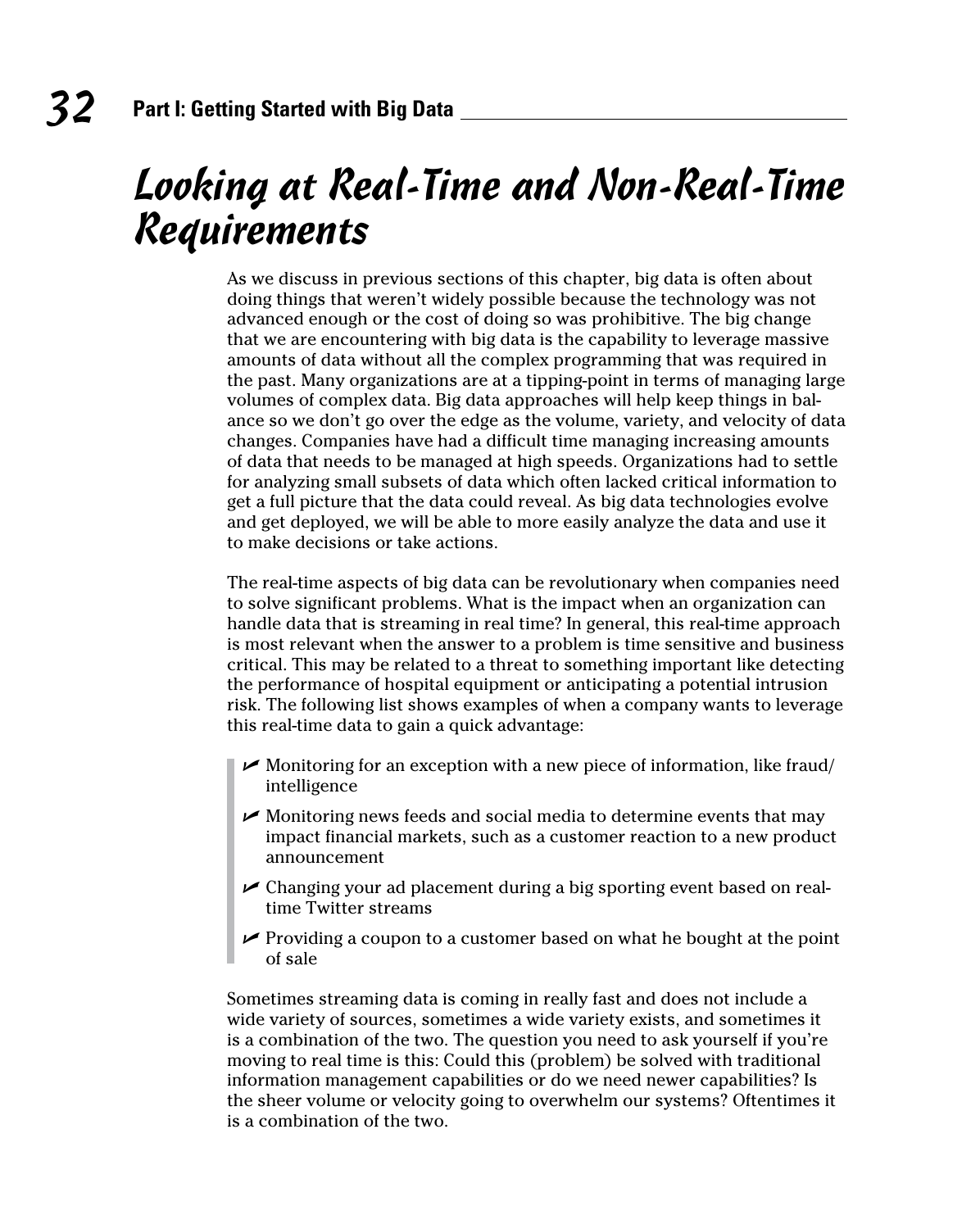So, if you need real-time capabilities, what are the requirements of the infrastructure to support this? We talk more about this in Chapter 3 when we discuss distributed computing. However, the following list highlights a few things you need to consider regarding a system's capability to ingest data, process it, and analyze it in real time:

- ✓ **Low latency:** Latency is the amount of time lag that enables a service to execute in an environment. Some applications require less latency, which means that they need to respond in real time. A real-time stream is going to require low latency. So you need to be thinking about compute power as well as network constraints.
- ✓ **Scalability:** Scalability is the capability to sustain a certain level of performance even under increasing loads.
- ✓ **Versatility:** The system must support both structured and unstructured data streams.
- ✓ **Native format:** Use the data in its native form. Transformation takes time and money. The capability to use the idea of processing complex interactions in the data that trigger events may be transformational.



The need to process continually increasing amounts of disparate data is one of the key factors driving the adoption of cloud services. The cloud model is large-scale and distributed. We talk more about the cloud in Chapter 6.

## Putting Big Data Together

What you want to do with your structured and unstructured data indicates why you might choose one piece of technology over another one. It also determines the need to understand inbound data structures to put this data in the right place.

### Managing different data types

Figure 2-2 shows a helpful table that outlines some of the characteristics of big data and the types of data management systems you might want to use to address each one. We don't expect you to know what these are yet; they are described in the chapters that follow.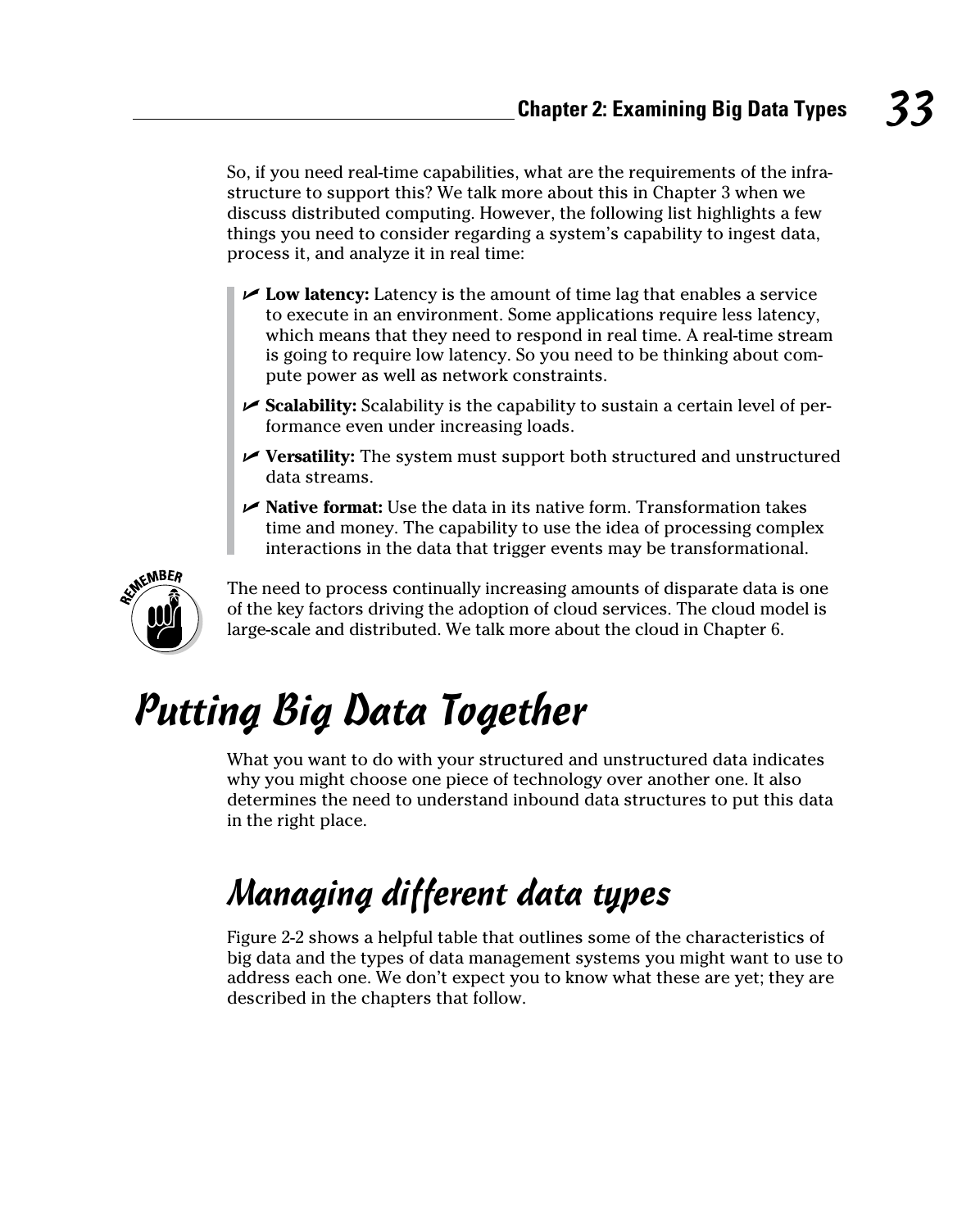$\mathbf{I}$ 

|                                                                        |                     | <b>Batch</b> | <b>Streaming</b> | <b>Complex Query</b> |
|------------------------------------------------------------------------|---------------------|--------------|------------------|----------------------|
| Figure 2-2:<br>The char-<br>acteristics<br>of different<br>data types. | <b>Structured</b>   | Hadoop       | Key/Value        | <b>RDBMS</b>         |
|                                                                        | <b>Unstructured</b> | Document     | Graph<br>Spatial | Columnar             |
|                                                                        | <b>Both</b>         | Hybrid       | Hybrid           | Hybrid               |

### Integrating data types into a big data environment

Another important aspect of big data is that you often don't need to own all the data that you will use. Many examples make the point. You may be leveraging social media data, data coming from third-party industry statistics, or even data coming from satellites. Just think about social media and you'll understand what we mean. Oftentimes, it becomes necessary to integrate different sources. This data may be coming from all internal systems, from both internal and external sources, or from entirely external sources. Much of this data may have been siloed before.

Data need not be coming to you in real time. You just may have a lot of it and it is disparate in nature. This could still qualify as a big data problem. Of course, you could also be faced with a scenario where you're seeing huge volumes of data, at high velocities, and it is disparate in nature. The point is that you won't get the business value if you deal with a variety of data sources as a set of disconnected silos of information.

Components you need include connectors and metadata, which we discuss next.

#### **Connectors**

You want to have some connectors that enable you to pull data in from various big data sources. Maybe you want a Twitter connector or a Facebook one. Maybe you need to integrate from your data warehouse with a big data source that's off your premises so that you can analyze both of these sources of data together. We discuss connectors in more detail in Chapter 15.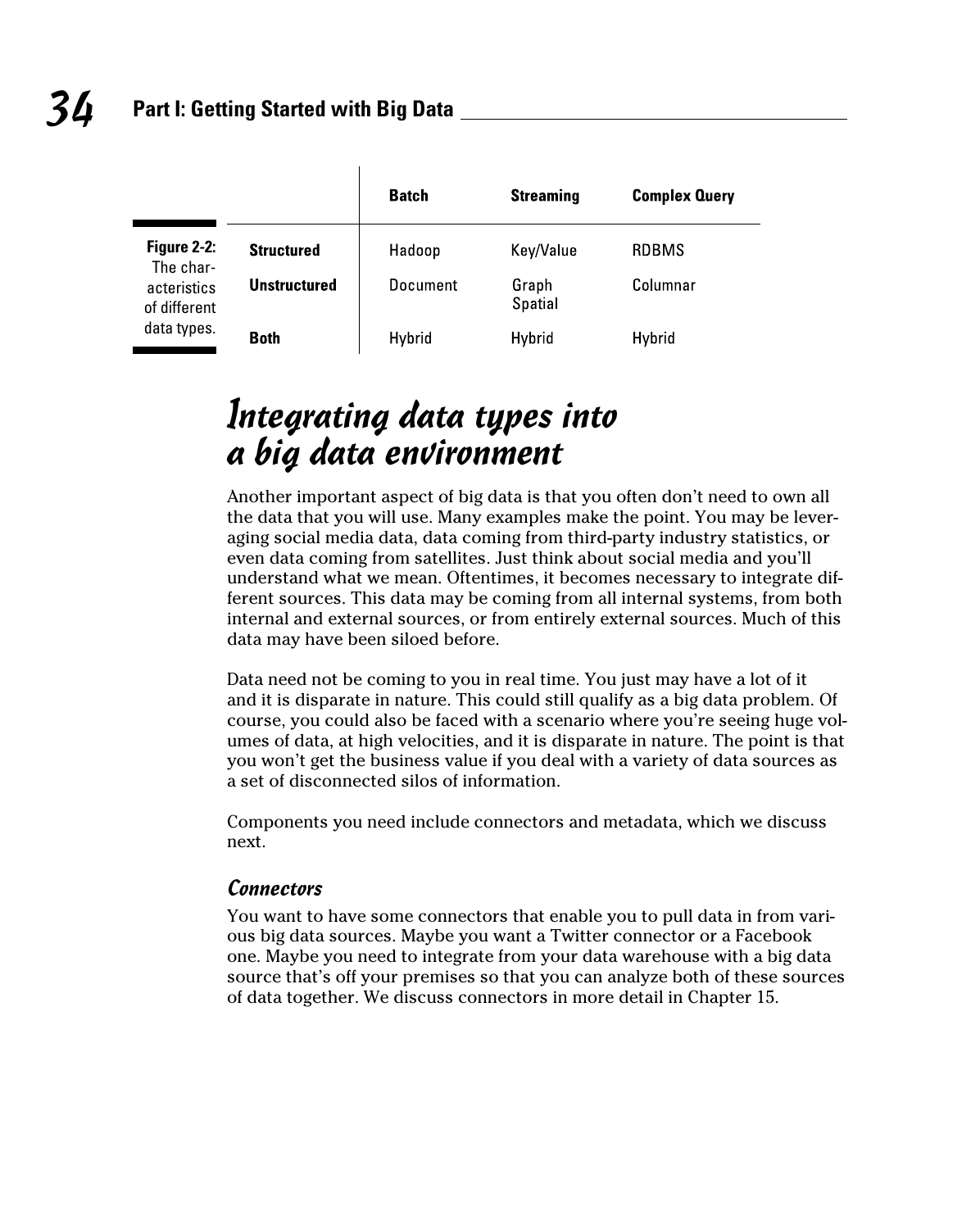#### Metadata

A critical component to integrating all this data is the metadata. *Metadata* is the definitions, mappings, and other characteristics used to describe how to find, access, and use a company's data (and software) components. One example of metadata is data about an account number. This might include the number, description, data type, name, address, phone number, and privacy level.

Metadata can be used to help you organize your data stores and deal with new and changing sources of data. Although the idea of metadata is not new, it is changing and evolving in the context of big data. In the traditional metadata world, it is important to have a catalog that provides a single view of all data sources. But this catalog will have to be different when you don't control all these data sources. You may need an analytic tool that will help you understand the underlying metadata.